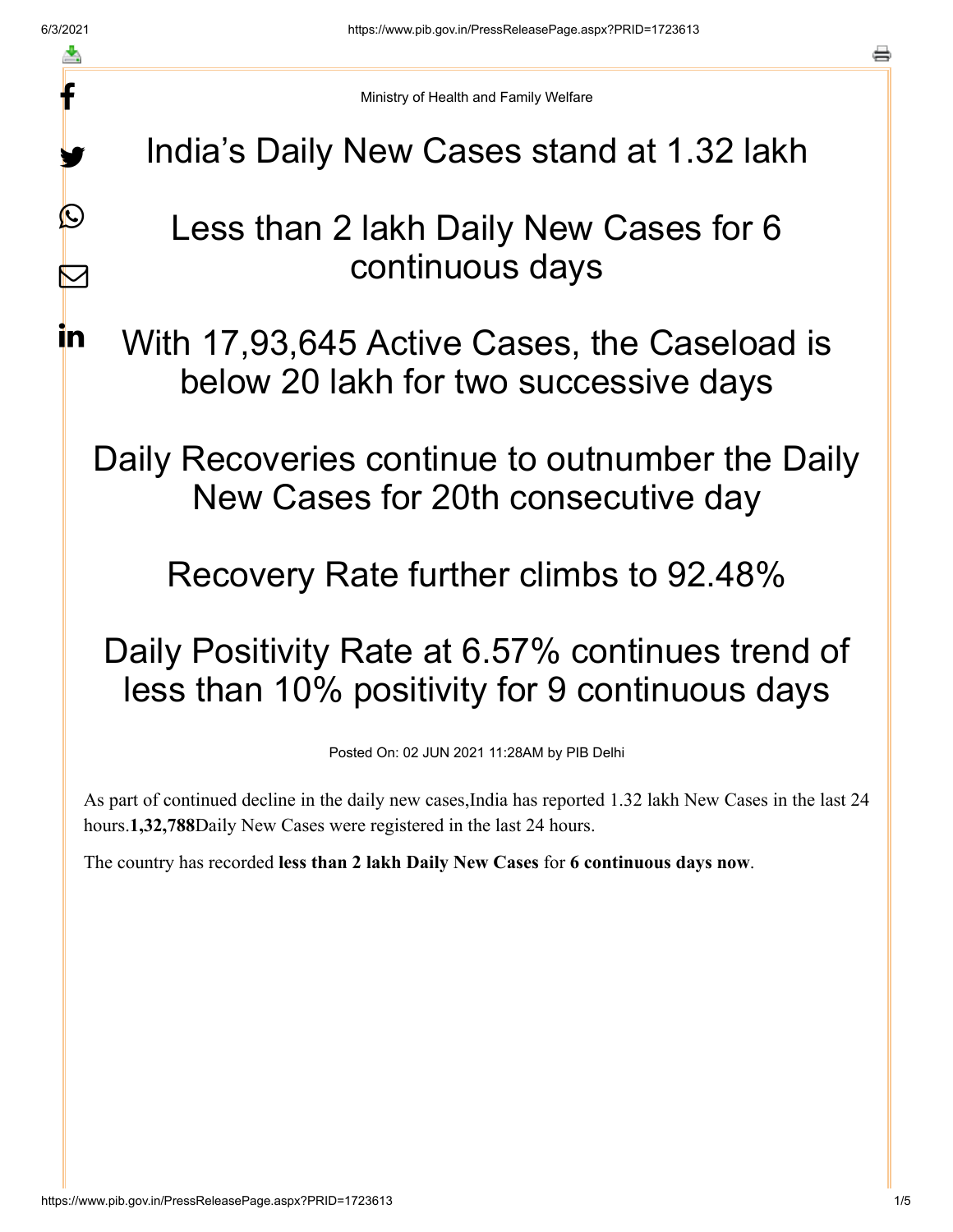

India has been witnessing a continuous fall in the active caseload.**17,93,645** active cases have been reported today.

A net decline of **1,01,875**is witnessed in the last 24 hours and active cases are now only**6.34%**of the country's total Positive Cases.



India's Daily Recoveries continue to outnumber the Daily New Cases for the 20th consecutive day. **2,31,456**recoveries were registered in the last 24 hours.

**98,668**more recoveries were reported during the last 24 hours as compared to the daily new cases.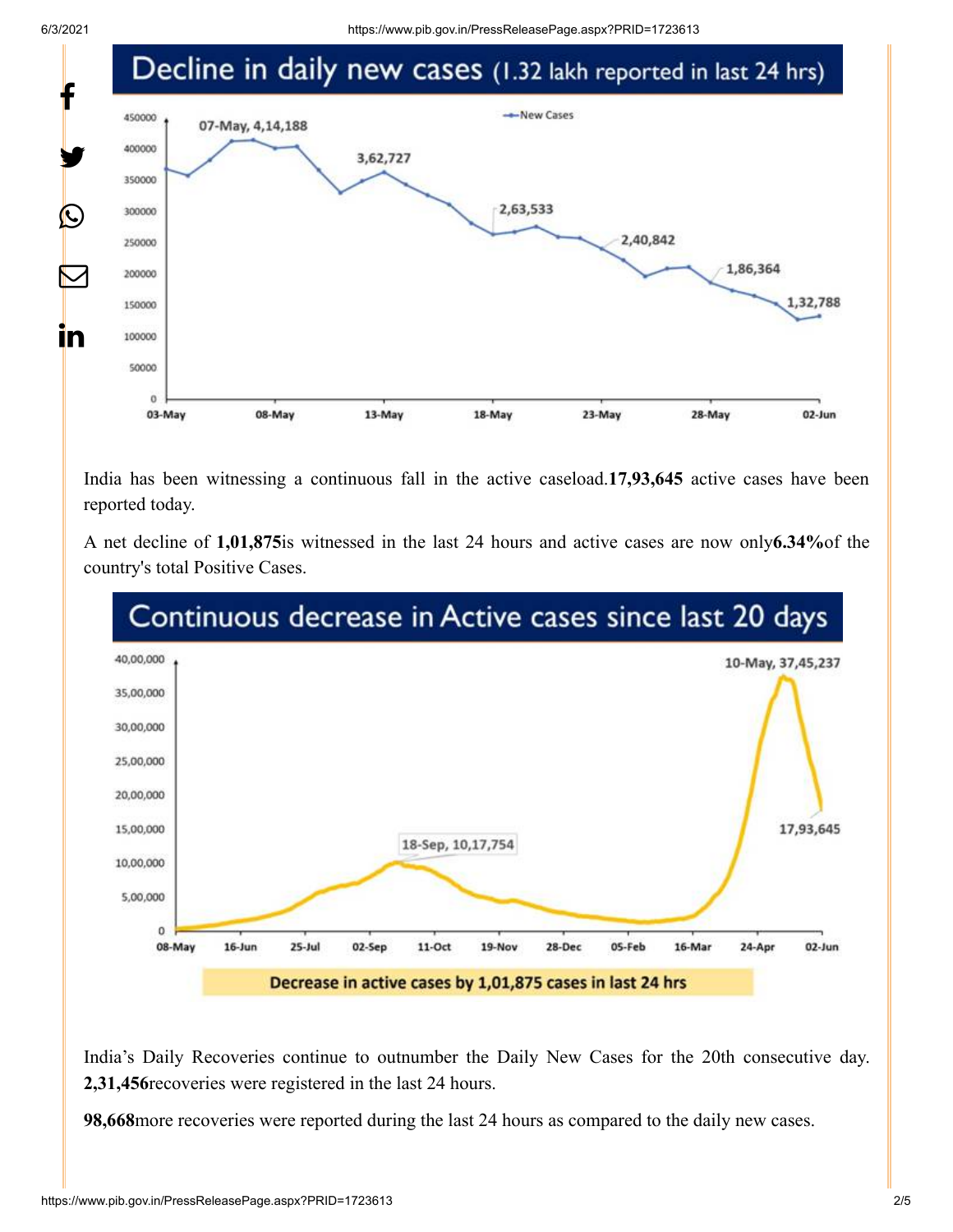

Out of the people infected since beginning of the pandemic **2,61,79,085people have already recovered from COVID-19 &2,31,456**patients have recovered in the last 24 hours. This constitutes an overall recovery rate of**92.48%,** which is showing an increasing trend**.**



A total of 20,19,773 tests were conducted in the last 24 hours in the country and cumulatively India has conducted over 35 crore (35,00,57,330) tests so far.

While on one side testing has been enhanced across the country, a continued decline in weekly case positivity is noticed. **Weekly Positivity Rate is currently at 8.21%** while the **Daily Positivity rate has reduced and is at 6.57% today.** It has remained less than 10% for 9 consecutive days now.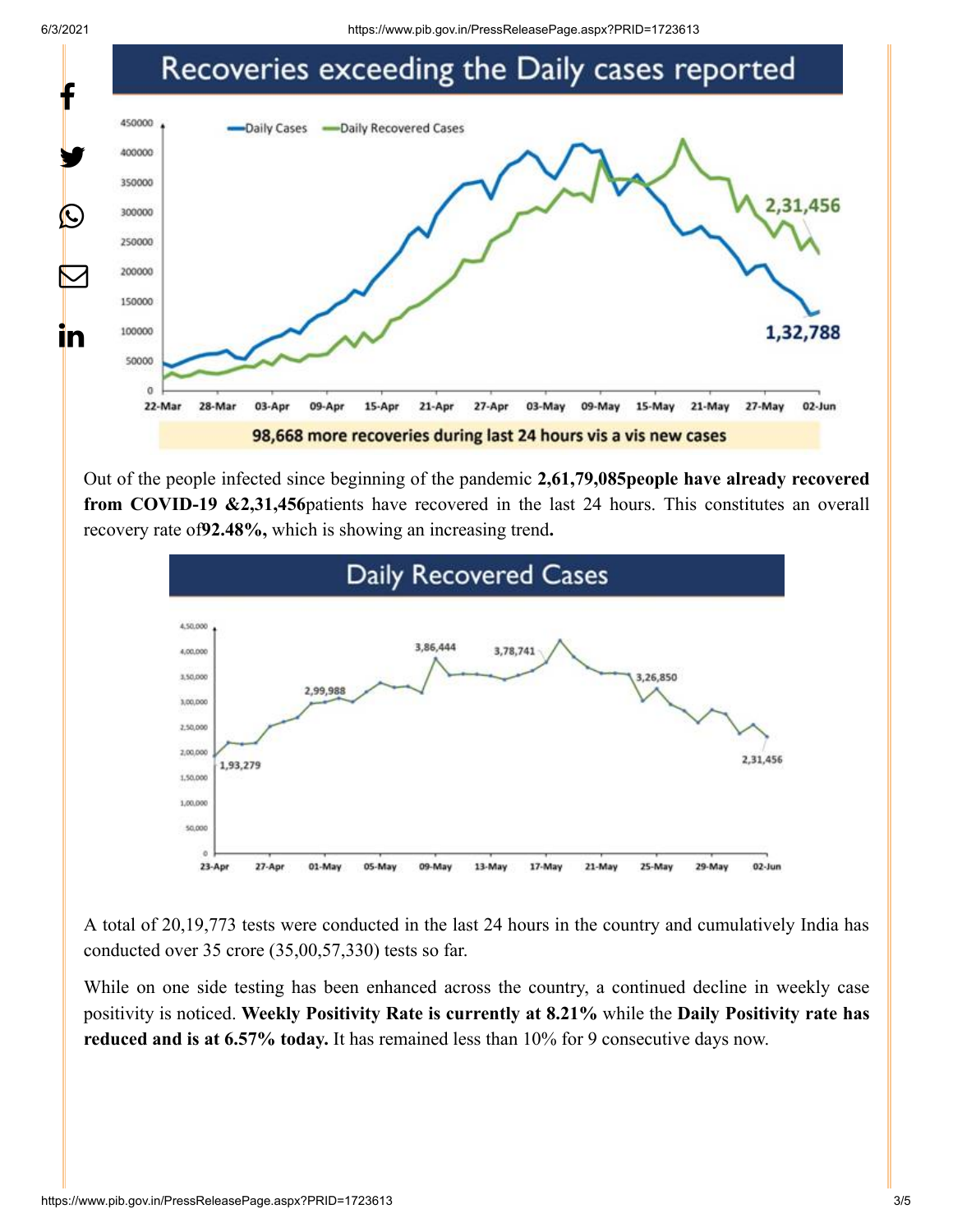

The cumulative number of COVID-19 vaccine doses administered in the country has exceeded **21.85 Cr** today under the Nationwide Vaccination Drive.

A total of **21,85,46,667**vaccine doses have been administered through 30,91,543 sessions, as per the provisional report till 7 am today.

These include:

| <b>HCWs</b>              | $1st$ Dose | 98,99,574      |
|--------------------------|------------|----------------|
|                          | $2nd$ Dose | 68,03,865      |
| <b>FLWs</b>              | $1st$ Dose | 1,57,63,082    |
|                          | $2nd$ Dose | 85,56,719      |
| Age Group 18-44 years    | $1st$ Dose | 2, 13, 73, 965 |
|                          | $2nd$ Dose | 39,443         |
| Age Group 45 to 60 years | $1st$ Dose | 6,72,19,095    |
|                          | $2nd$ Dose | 1,08,65,046    |